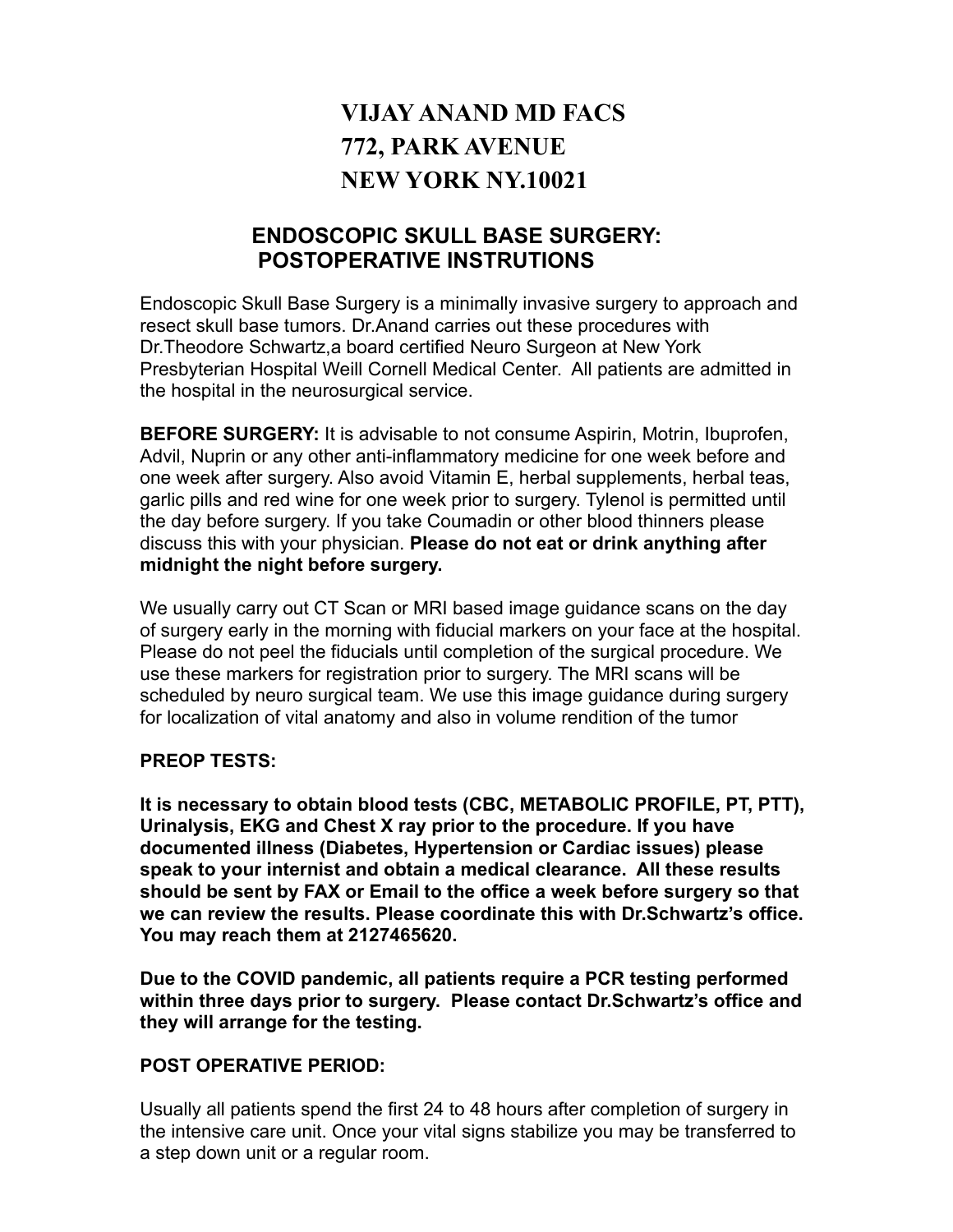#### **LUMBAR PUNCTURE AND DRAIN:**

Occasionally lumbar puncture or drain is carried out prior to surgery. This is useful in surgery and this decision will be carried out by Dr.Schwartz. Lumbar drain is usually removed in 48 hours postoperatively in the hospital prior to discharge.

**PAIN AND PRESSURE** are the most common postoperative symptoms. A feeling of severe congestion and frequent headaches are also to be expected. Ice packs across the bridge of the nose and the cheeks for 15 minutes up to every hour or two for the first three days after surgery will ease pain and keep swelling down. If the headaches continue, please contact the nurse caring for you in the hospital.

#### **CSF LEAK:**

Some of the surgical procedures produce CSF leak at the time of surgery. This may be due to the pathology or tumor resection. Every effort will be made to ensure successful closure of the leak at the time of surgery with fat graft or a nasoseptal flap. One has to be cautious about not increasing intracranial pressure in the postoperative period. Please do not blow your nose or strain hard. If you suspect a CSF leak which will be clear nasal discharge please contact us immediately.

**DIET** may be resumed as soon as the neuro surgical team recommend this in the hospital.

**BLEEDING** from the nose is not uncommon in the form of mild oozing. If it continues please contact the nurse taking care of you.

**NASAL OBSTRUCTION OR CONGESTION** will be present for several days after the procedure. Dissolvable packing is usually placed in the nasal cavity and sinus opening. The remnants of this are cleaned out a week after you are discharged from the hospital. Sleeping with your head elevated about 30 degrees by a stack of pillows or sleeping in a reclining chair will help with the discomfort. If you are experiencing dry mouth while sleeping, use a cool mist humidifier to help alleviate the discomfort at home.

**FEVER** is not uncommon the day after the surgery. If a fever of more than 101.5 persists please call the nurse taking care of you in the hospital or our office.

**MEDICATIONS** will be given to you to help control pain and an antibiotic will often be given to help prevent infection. Please take these as directed and finish all your antibiotics. As discomfort decreases you may take Tylenol and other recommended pain medication. Do not take them at the same time. Do not take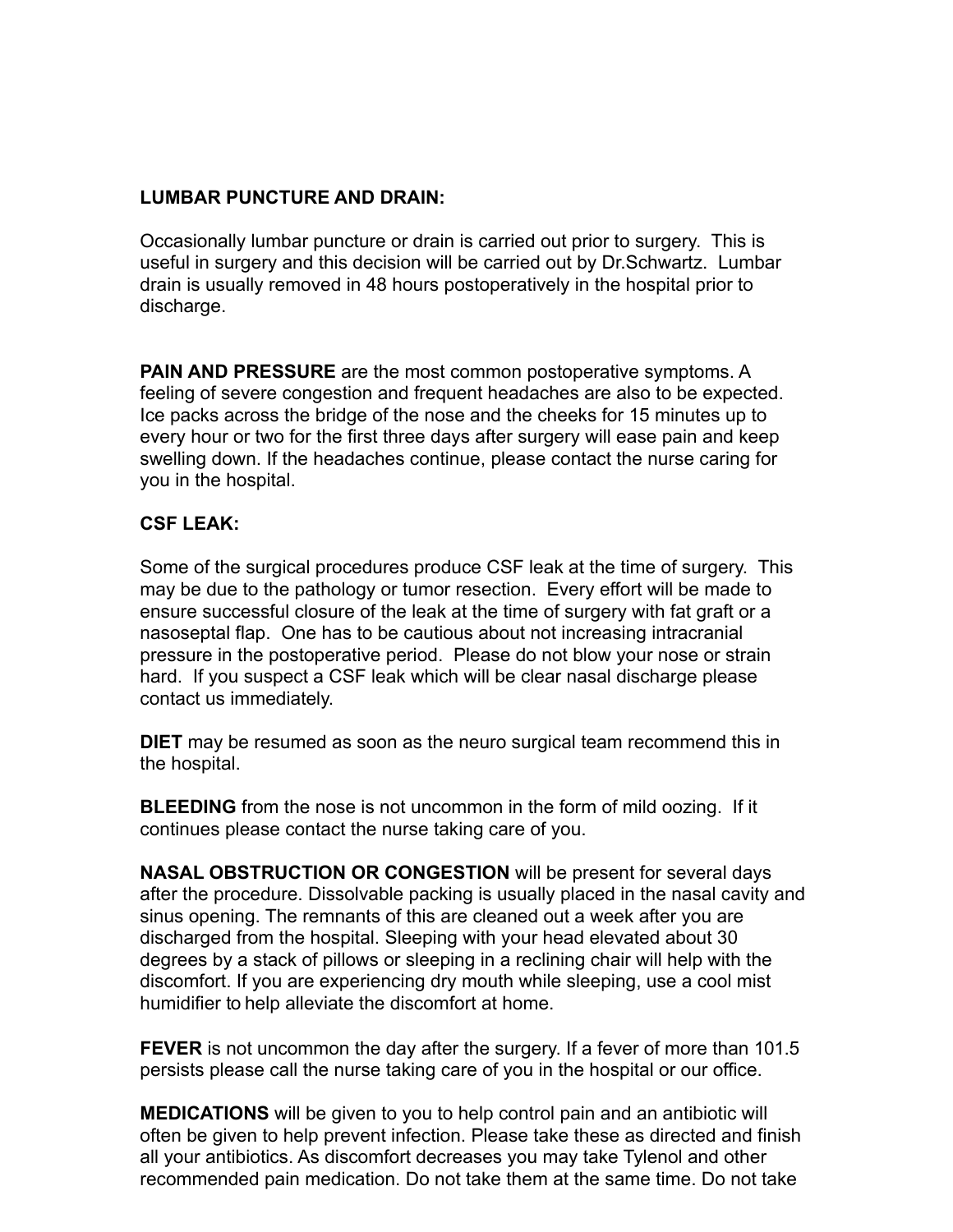the pain medication on an empty stomach; doing so can induce nausea and vomiting. Do not use ibuprofen (Motrin, Advil, or other anti-inflammatory medication) for at least one week before and two weeks after surgery as this can cause bleeding.

# **RISKS OF THE SURGICAL PROCEDURE**

**Endoscopic Skull Base Surgery is a minimally invasive procedure**. Scarring after surgery may occur in the nasal cavity, narrowing the openings made at the time of surgery. This is usually attended to in the postoperative visits in the office.

 Changes to the smell sensation is based on your diagnosis. Partial loss of smell may be seen initially but may recover depending on the wound healing.

#### **GENERAL INFORMATION**

- DO NOT drive, make important decisions, use power tools, drink alcohol, tend children, or climb ladders for the three weeks after surgery. Your judgment or alertness is probably seriously impaired. Please use caution in ambulation.
- Avoid strenuous activities or lifting any object heavier than 20 pounds for the first 3 weeks after discharge. Avoid bending at the waist as much as possible. These may contribute to bleeding.
- Call our office at 212 452 3005 with any questions or concerns.
- In case of emergency go to the nearest Emergency room. In New York City we recommend going to New York Presbyterian Weill Cornell Medical Center located on 68 Street and York Avenue. Please let them know to contact me or Dr.Schwartz. Mention to them that you are postoperative skull bases surgery patient.